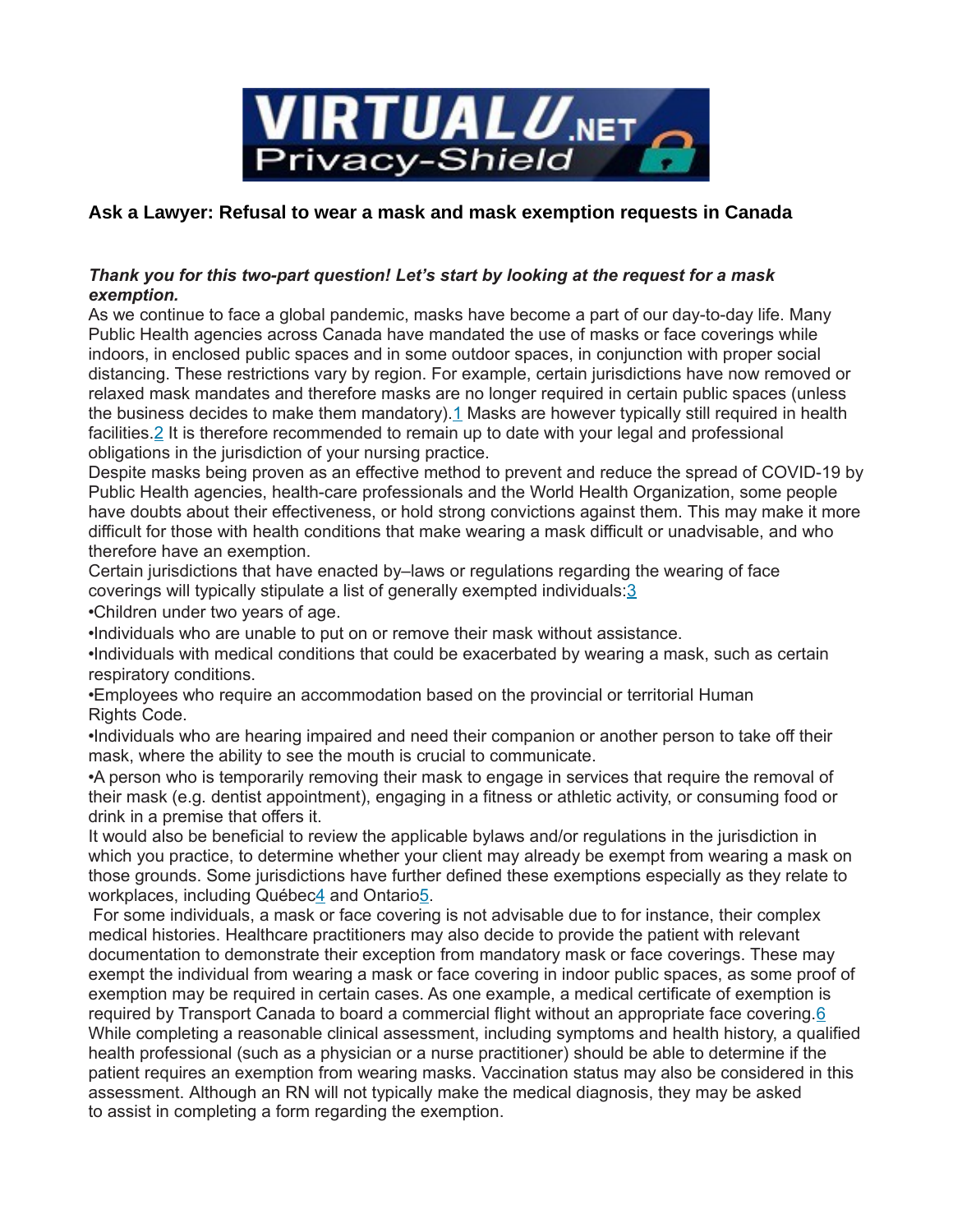When completing or signing a form, it is important to offer accurate and objective information, and leave the third party (ex: school or employer) to decide the outcome of the process[.7](https://cnps.ca/article/mask-exemptions/#id7) Further, it is a good practice to ascertain that the information relied upon is documented or readily available in the records so that the content of the report can be further explained and supported, if necessary[.8](https://cnps.ca/article/mask-exemptions/#id8) This may not apply in jurisdictions that have loosened their restrictions regarding wearing masks.

There may also be an educational component involved for nurses speaking with patients seeking exemptions for wearing masks or who have already received an exemption such as discussing mask alternatives (ex: face shields) that are appropriate for the patient's condition.

Looking to learn more about the implications of completing a patient form, such as an exemption letter? Consult our article on the topic [here.](https://cnps.ca/article/are-you-aware-of-the-implications-of-completing-a-patient-form/)

## *What if a patient is refusing to wear a mask during the provision of health services?*

When facing a situation where a patient is refusing to wear a mask, there are some guidelines a nurse can look to:

1.Assess the patient at the time of their appointment to determine the level of risk of exposure you or your staff, or other patients may have. In doing so, you may wish to review your provincial, or municipal COVID–19 screening protocols and policies to determine who may be considered higher risk for COVID–19 transmission (this may include confirming whether the individual has travelled internationally, been in close contact with confirmed COVID–19 cases, or if the individual is exhibiting COVID–19 like symptoms unrelated to a pre-existing medical condition);

2.Ask if it is for a medical reason or one of the permitted exemptions;

3.If not, explain to the patient the importance of wearing a mask and why they are required in most jurisdictions;

4.Ask the patient questions to explore their perspective, or reasons for not wearing a mask and attempt to resolve the matter in a way that enables the patient to reach an informed decision about wearing a face mask;

5.If the patient does not have an acute or urgent problem, suggest obtaining medical care through virtual care;

6.If the patient has not completed mandatory quarantine or isolations, you may wish to consider opting for a virtual care consultation or rescheduling their in-person appointment to a later date; 7.If possible, place the patient in an isolation room;

8.When possible, share all practice policies in advance, display them clearly throughout the premises and especially at all entrances, and follow appropriate protocols at all times to ensure consistency; 9.Be aware of the health institution's policies in the event that a patient becomes difficult or makes health professionals or other patients feel unsafe[.9](https://cnps.ca/article/mask-exemptions/#id9)

10.Remember to prioritize a safe health–care environment and the well-being of the patients, both individually and collectively[.10](https://cnps.ca/article/mask-exemptions/#id10)

CNPS beneficiaries can contact CNPS at 1-800-267-3390 with specific questions related to their practice to speak with a member of CNPS legal counsel. All calls are confidential.

1.For example, consult [https://www.saskatchewan.ca/government/health-care-administration-and](https://www.saskatchewan.ca/government/health-care-administration-and-provider-resources/treatment-procedures-and-guidelines/emerging-public-health-issues/2019-novel-coronavirus/about-covid-19/how-to-protect-yourself#masking)[provider-resources/treatment-procedures-and-guidelines/emerging-public-health-issues/2019-novel](https://www.saskatchewan.ca/government/health-care-administration-and-provider-resources/treatment-procedures-and-guidelines/emerging-public-health-issues/2019-novel-coronavirus/about-covid-19/how-to-protect-yourself#masking)  [coronavirus/about-covid-19/how-to-protect-yourself#masking](https://www.saskatchewan.ca/government/health-care-administration-and-provider-resources/treatment-procedures-and-guidelines/emerging-public-health-issues/2019-novel-coronavirus/about-covid-19/how-to-protect-yourself#masking)

2.Alberta, Masks, online: <https://www.alberta.ca/masks.aspx>

 $\mathcal{L}_\text{max}$  and  $\mathcal{L}_\text{max}$  and  $\mathcal{L}_\text{max}$  and  $\mathcal{L}_\text{max}$  and  $\mathcal{L}_\text{max}$  and  $\mathcal{L}_\text{max}$ 

3.Please note this list is not exhaustive, and may vary depending on the bylaws or regulations in the city, county, region or jurisdiction in which you reside.

4.Québec, Wearing a face covering in public settings, [https://www.quebec.ca/en/health/health](https://www.quebec.ca/en/health/health-issues/a-z/2019-coronavirus/mask-or-face-covering/wearing-a-face-covering-in-public-settings-covid-19#:~:text=When%20wear%20a%20mask%20or,people%20age%2010%20and%20over.)[issues/a-z/2019-coronavirus/mask-or-face-covering/wearing-a-face-covering-in-public-settings-covid-](https://www.quebec.ca/en/health/health-issues/a-z/2019-coronavirus/mask-or-face-covering/wearing-a-face-covering-in-public-settings-covid-19#:~:text=When%20wear%20a%20mask%20or,people%20age%2010%20and%20over.)[19#:~:text=When%20wear%20a%20mask%20or,people%20age%2010%20and%20over.](https://www.quebec.ca/en/health/health-issues/a-z/2019-coronavirus/mask-or-face-covering/wearing-a-face-covering-in-public-settings-covid-19#:~:text=When%20wear%20a%20mask%20or,people%20age%2010%20and%20over.)

5.Ontario, Face coverings and face masks, [https://www.ontario.ca/page/face-coverings-and-face](https://www.ontario.ca/page/face-coverings-and-face-masks)[masks](https://www.ontario.ca/page/face-coverings-and-face-masks)

6.Transport Canada, [COVID-19: Guidance Material for Air Operators Managing Air Travellers for](https://tc.canada.ca/en/initiatives/covid-19-measures-updates-guidance-issued-transport-canada/covid-19-guidance-material-air-operators-managing-air-travellers-flights-departing-aerodrome-canada#annexe)  [Flights Departing from an Aerodrome in Canada,](https://tc.canada.ca/en/initiatives/covid-19-measures-updates-guidance-issued-transport-canada/covid-19-guidance-material-air-operators-managing-air-travellers-flights-departing-aerodrome-canada#annexe) January 2021.